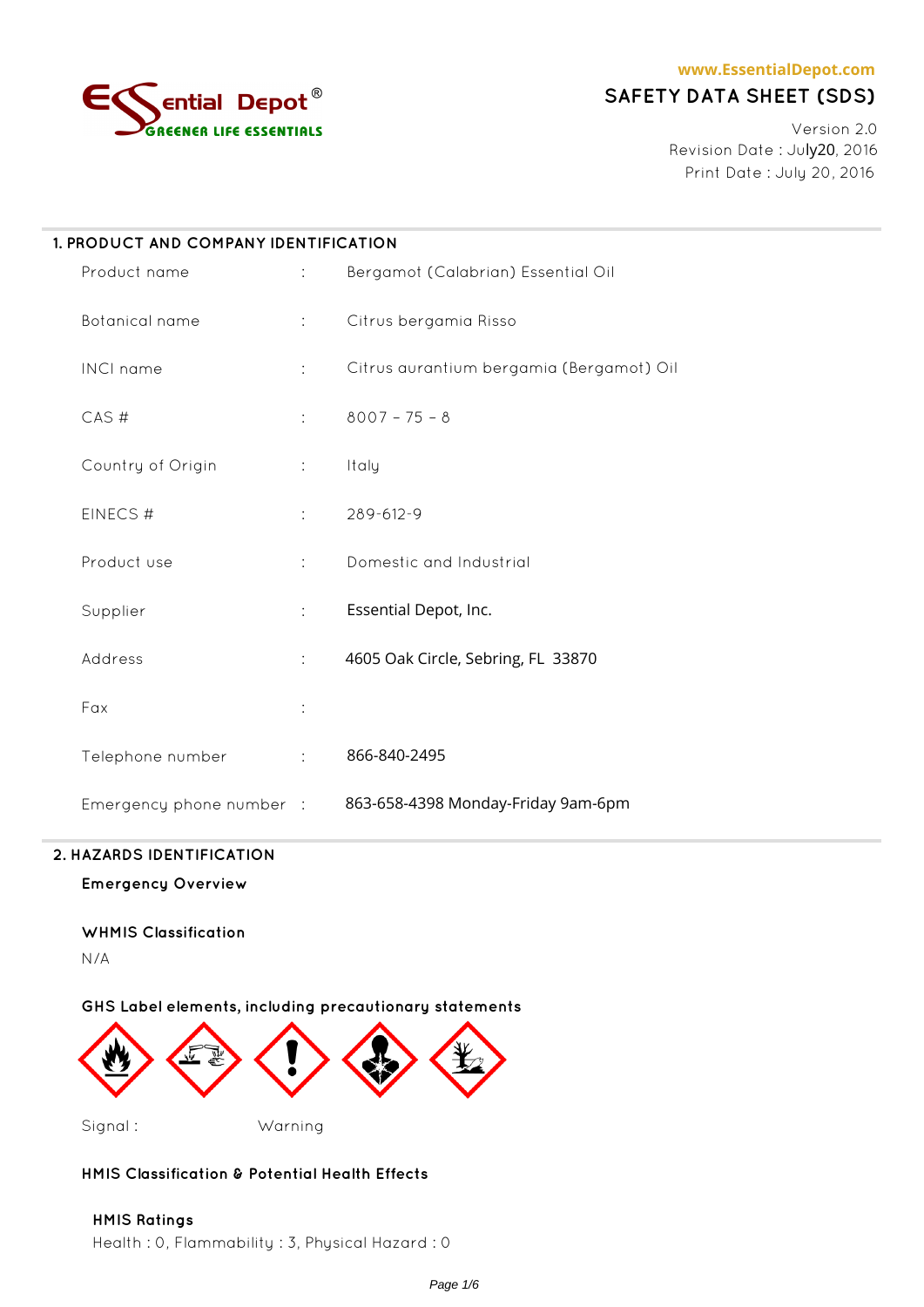#### **Inhalation**

May be harmful if inhaled. Causes respiratory tract irritation

#### **Skin**

May be harmful if absorbed through skin. Causes skin irritation.

### **Ingestion**

Maybe harmful if swallowed

# **3. COMPOSITION / INFORMATION INGREDIENTS**

| Product Name    | CAS NO    | EC NO     | Concentration |
|-----------------|-----------|-----------|---------------|
| Limonene        | 5989-27-5 | 227-813-5 | 30 - 45%      |
| Linalyl Acetate |           |           | $22 - 36\%$ % |
| Linglool        | 78-70-6   | 201-134-4 | $3 - 15\%$    |

#### **4. FIRST AID MEASURES**

#### **Eye contact**

Immediately flush eyes with plenty of cool water for at least 15 minutes. Get medical attention if irritation occurs.

#### **Skin contact**

Remove contaminated clothing. Wash area with soap and water. If irritation occurs, get medical attention.

#### **Inhalation**

If inhaled, removed to fresh air. Get medical attention if symptoms appear.

#### **Ingestion**

Seek medical attention or contact local poison control center.

### **5. FIRE FIGHTING MEASURES**

#### **Suitable extinguishing media**

Foam. Dry Powder. Carbon dioxide.

#### **Unsuitable extinguishing media**

Water spray, water jet.

### **Special protective equipment and precautions for fire-fighters**

Wear proper protective equipment. Exercise caution when fighting any chemical fire. Use water spray or fog for cooling exposed containers.

#### **Resulting gases**

Carbon Monoxide, Carbon Dioxide.

### **6. ACCIDENTAL RELEASE MEASURES**

#### **Personal precautions, protective equipment and emergency procedures.**

Equip clean crew with proper protection. Respiratory protection equipment may be necessary.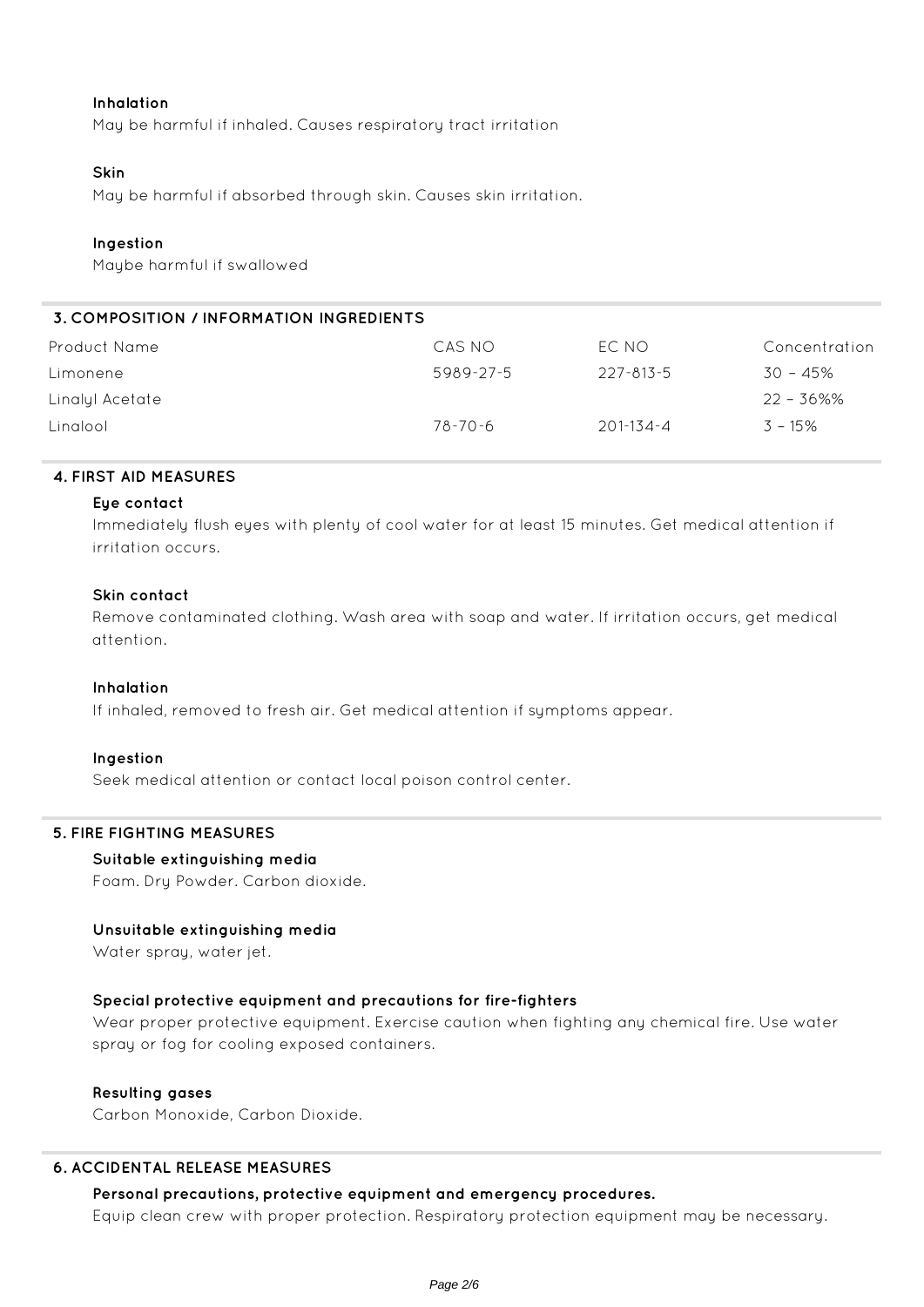## **Environmental precautions**

Prevent entry to sewers and public waters. Notify authorities if product enters sewers or public waters.

# **Methods and materials for containment and cleaning up**

Clean up any spills as soon as possible, using an absorbent material to collect it. Use suitable disposal containers.

# **7. HANDLING AND STORAGE**

## **Precautions for safe handling**

Avoid inhalation and contact with skin and eyes. Good personal hygiene practices should be used. Wash after any contact, before breaks and meals, and at the end of the work period. Contaminated clothing and shoes should be cleaned before re-use.

# **Conditions for safe storage, including any incompatibilities**

Containers should be kept closed in order to minimize contamination.

Store in a cool, dry, well ventilated place protected from light. Keep away from extreme heat and from freezing conditions and away from all sources of ignition. Make sure the material does not come into contact with substances listed as: "Materials to Avoid".

# **8. EXPOSURE CONTROLS AND PERSONAL PROTECTION**

### **Exposure controls**

These precautions are for room temperature handling. Use at elevated temperature or aerosol / spray applications may require additional precautions.

### **Eyes**

Use tightly sealed goggles.

### **Skin**

If skin contact or contamination of clothing is likely, protective clothing should be worn. Use protective gloves.

### **Respiratory**

In case of insufficient ventilation, wear suitable respiratory equipment.

### **Ingestion**

Not for ingestion.

## **9. PHYSICAL AND CHEMICAL PROPERTIES**

| Appearance       |                | Light yellowish green to yellowish brown liquid. |
|------------------|----------------|--------------------------------------------------|
| Odor             | $\mathbb{R}^n$ | Fragrant, sweet, fruity citrus odor.             |
| Flash point      |                | $57$ deg $C$                                     |
| Relative density | $1 - 1$        | $0.876 - 0.883$ @ 20 deg C                       |
| Solubility (ies) |                | Soluble in alcohol and oils. Insoluble in water, |
| Refractive index |                | 1.4650 - 1.470 @ 20 deg C                        |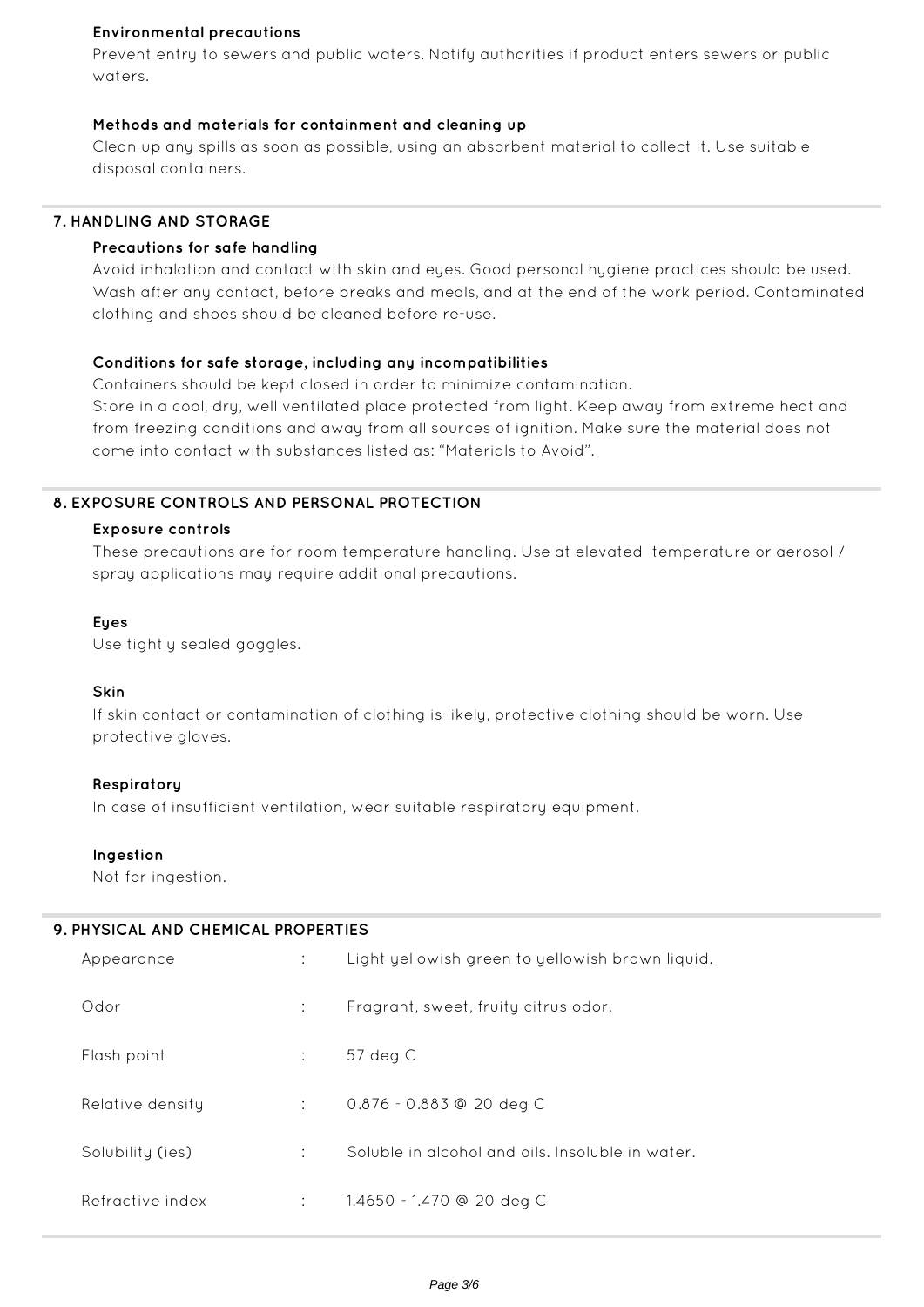## **10. STABILITY AND REACTIVITY**

#### **Reactivity**

This material presents no significant reactivity hazard.

### **Chemical stability**

Chemically stable.

# **Possibility of hazardous reactions**

Hazardous polymerization will not occur.

# **Conditions to avoid**

Avoid sparks, flame and other heat sources.

# **Incompatible materials**

Strong oxidizing agents.

# **Hazardous decomposition products**

Carbon Oxides.

# **11. TOXICOLOGICAL INFORMATION**

**Acute toxicity** Not available.

### **Carcinogenicity**

None of the components of this material are listed as a carcinogen.

### **Chronic toxicity**

May cause allergic reactions on skin.

### **Reproductive toxicity**

No adverse effects on reproduction are known.

### **Inhalation**

Inhalation of high concentrations of vapor may result in irritation of eyes, nose and throat, headache, nausea, and dizziness.

### **Skin contact**

Adverse skin effects should be prevented by normal care and personal hygiene.

### **Ingestion**

Low order toxicity causing irritation of the stomach and intestines which results in nausea and vomiting

### **Repeated exposure**

Repeated or prolonged contact may cause redness, irritation and scaling of skin (Dermatitis).

### **12. ECOLOGICAL INFORMATION**

### **Ecotoxicity**

Toxic to aquatic organisms, may cause long-term adverse effects environment. Avoid any pollution of ground, surface or underground water.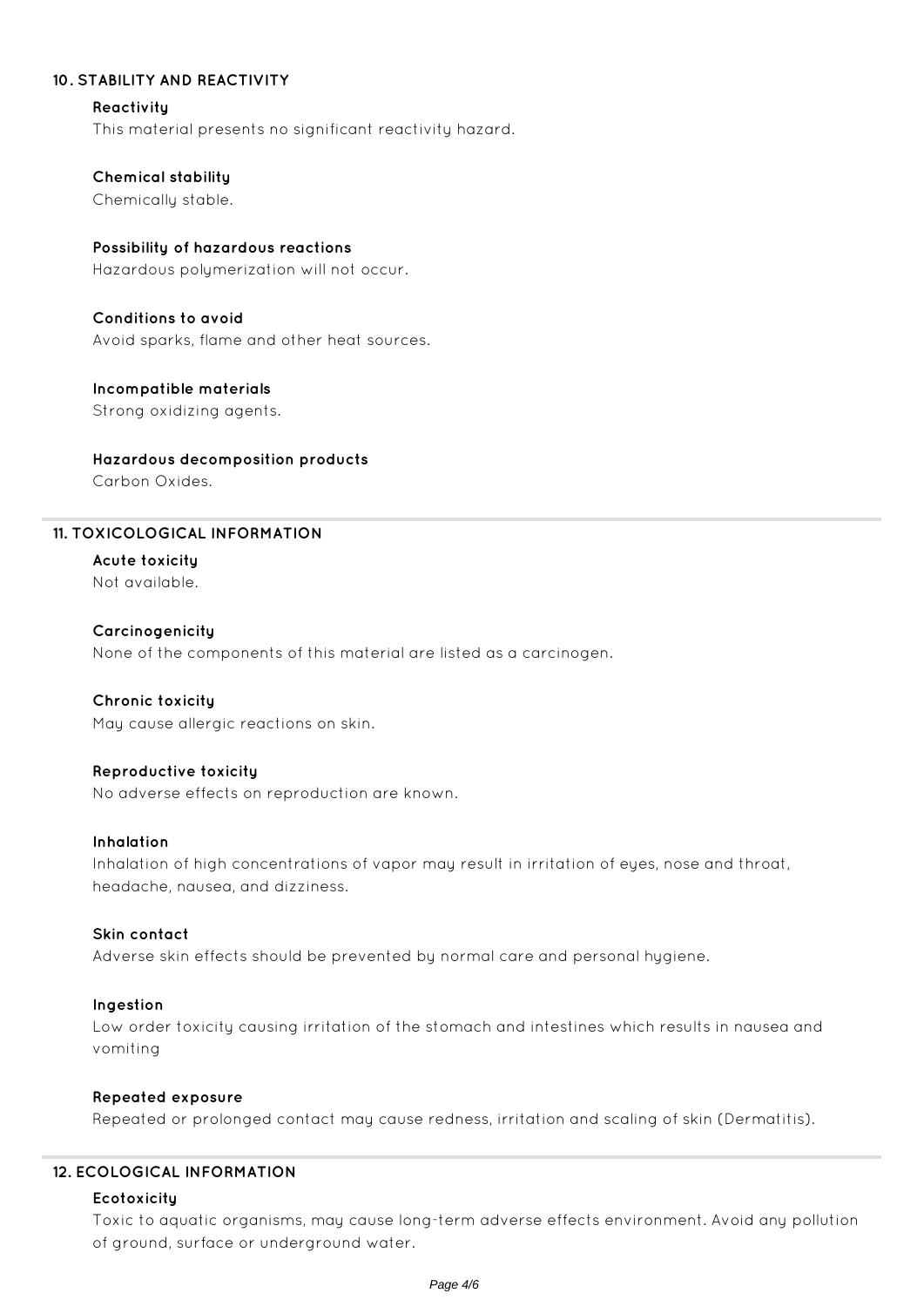#### **13. DISPOSAL CONSIDERATION**

Dispose of product in accordance with local, state or provincial and federal regulations. Check with local municipal authority to ensure compliance.

## **14. TRANSPORT INFORMATION**

#### **UN Number**

1169 (III - EXTRACTS, AROMATIC, LIQUID)

#### **Class**

3

### **IMO-IMDG Shipping Description (Sea)**

UN 1169 (III - EXTRACTS, AROMATIC, LIQUID).

#### **IATA Shipping Description (Air)**

UN 1169 (III - EXTRACTS, AROMATIC, LIQUID).

# **15. REGULATORY INFORMATION**

# **HMIS (USA)**

Health Hazard – 0; Fire Hazard –3; Reactivity – 0.

#### **SARA 302**

None.

# **SARA 313**

None.

### **California Proposition 65**

This product does not contain chemicals listed per the Safe Drinking Water and Enforcement Act of 1986.

#### **16. OTHER INFORMATION**

Revision date : July 20, 2016

#### **Disclaimer & Caution:**

The information contained in Material Safety Data Sheet is obtained from current and reliable sources. The information contained herein is true and to the best of ESSENTIAL DEPOT, INC., knowledge. Nothing herein should be interpreted as a recommendation to infringe existing patents or violate any laws or regulation. Final determination of the suitability of the material is the sole responsibility of the user. Customers should purchase products from ESSENTIAL DEPOT, INC., with the clear understanding that all products must be used at the customers own discretion and only after referencing Material Safety data Sheets(MSDS) and all other relevant technical information specific to the product. ESSENTIAL DEPOT, INC., shall not be held responsible for any damages to the property or for any adverse physical effects (including injury or bodily harm) caused by insufficient knowledge or the improper use of a product. The user of the product is solely responsible for compliance with all laws and regulations applying to the use of the products, including intellectual property rights of third parties. As with any manufacturing process. ESSENTIAL DEPOT, INC., strongly recommends small lab scale testing for evaluation purposes prior to full commercial manufacturing. The information on the ESSENTIAL DEPOT, INC., website is obtained from current and reliable sources but